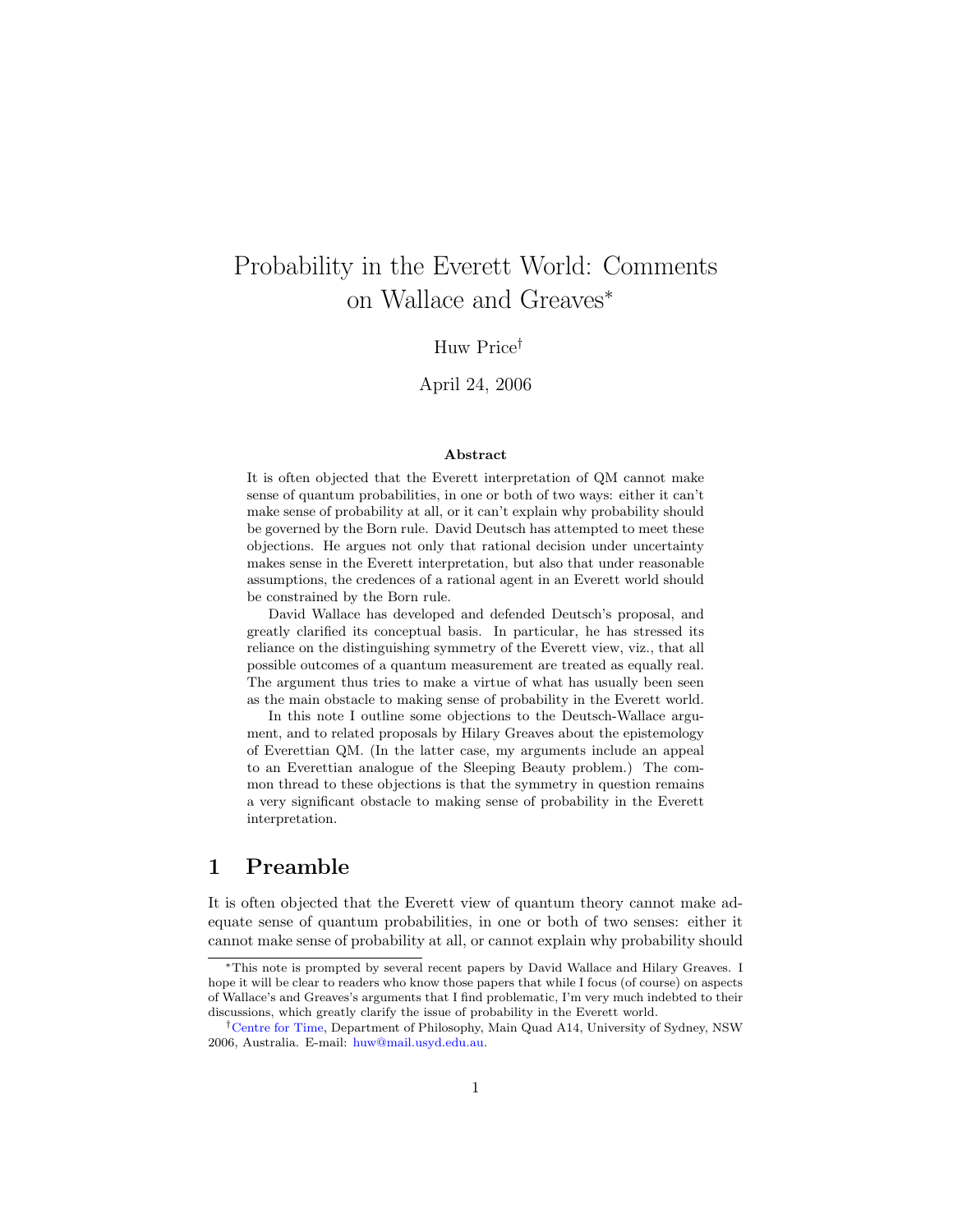be governed by the Born rule. David Deutsch (1999) has attempted to meet these objections. He argues not only that rational decision under uncertainty (of the kind traditionally associated with probability) makes sense in the Everett interpretation; but also that under reasonable assumptions, the credences of a rational agent in an Everett world should be constrained by the Born rule.

In two recent papers (2003, 2005b), David Wallace has developed and defended Deutsch's proposal, and greatly clarified its conceptual basis. In this note, however, I want to outline some concerns about the latest form of the Deutsch-Wallace (DW) argument, and related matters. In particular, I want to argue that the argument is circular, at a crucial point. Similar objections have been raised to various other proposals to derive meaningful probabilities in the Everett context. The present objection is related to reservations about the DW argument expressed by Barnum et al (2000) and by Lewis (2003, 2005), though I think it develops these reservations in a new and more forceful way.

Most of my concerns turn on a feature of the Everett view that Wallace takes to be crucial to the DW argument. As he notes, the argument is based on symmetry considerations. He argues that it is stronger than the usual kind of symmetry-based attempts to derive probabilities, because the symmetry isn't broken by a single actual outcome (which, if one knew it, would trump the symmetry-based probabilities as a guide to action). Here is Wallace's own summary of the point from another paper:

I will not attempt to summarise these decision-theoretic proofs here, since the details are somewhat involved, but the underlying principle is essentially that of symmetry: if there is a physical symmetry between two possible outcomes there can be no reason to prefer one to another. Such arguments have frequently been advanced in non-quantum contexts but ultimately fall foul of the problem that the symmetry is broken by one outcome rather than another actually happening (leading to a requirement for probability to be introduced explicitly at the level either of the initial conditions or of the dynamics to select which one happens). They find their natural home – and succeed! – in Everettian quantum mechanics, where all outcomes occur and there is no breaking of the symmetry. (Wallace, 2005a, §3.6)

As I'll explain below, I have two main concerns related to this feature of the model. Together, these concerns suggest that this supposed advantage is at best two-edged: the source of the symmetry is also the source of the deepest reasons for scepticism about the fate of probability in the Everett interpretation.

I think that the concerns I am going to identify also create difficulties for Hilary Greaves's proposed interpretation of Everettian probabilities (Greaves 2004). However, I shall be relying on Greaves's discussion and conclusions in other ways. In particular, I follow Greaves in rejecting what Wallace refers to as the Subjective-uncertainty (SU) viewpoint. Wallace characterises this viewpoint as follows: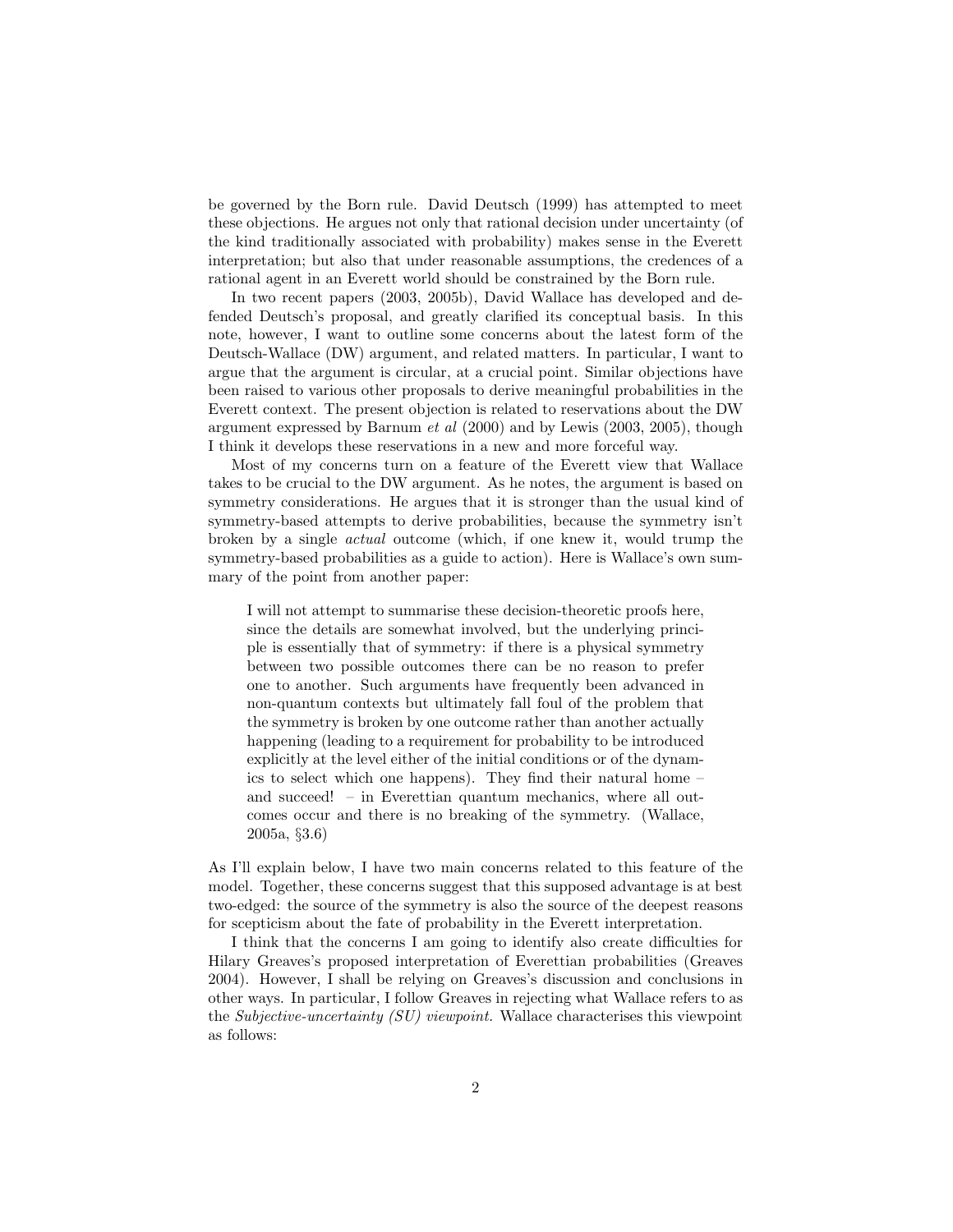Given that what it is to have a future self is to be appropriately related to a certain future person, and that in normal circumstances I expect to become my future self, so also in Everettian splittings I should expect to become one of my future selves. If there is more than one of them I should be uncertain as to which I will become; furthermore, this subjective uncertainty is compatible with my total knowledge of the wavefunction and its dynamics. (2005b, §2)

The arguments Greaves presents against this viewpoint seem to me to be convincing, but for present purposes I shall simply presuppose that she is right. Wallace himself considers the possibility that SU might have to be rejected – he calls the alternative *Objective-determinism*  $(OD)$  – and my objections focus on the version of the DW argument he takes to be relevant in that case.

# 2 First concern

A standard difficulty for symmetry-based probabilities is that different ways of carving up the relevant space of possible outcomes may yield different symmetries and hence different probabilities. In the classical case, there's scope to argue that one particular carve-up is to be preferred, precisely because it does yield assessments of probability that match the observed long(ish) run frequencies. But that response is off the menu, in the Everett case, for the very reason that's supposed to constitute the advantage, viz., that there is no unique outcome or observed frequency.

So the "multiple carve-up" problem would seem to be serious, for the DW argument, if other carve-ups were available. As Greaves (2004, §5.2) notes, one other possibility might seem to be what she calls the "Egalitarian" proposal, which accords equal weight to all branches. In my view, Greaves is right about the problem this alternative would pose, if it were a genuine alternative. Fortunately for the DW argument, and as Greaves explains, it turns out not to be a serious possibility, for reasons to do with decoherence and the approximate nature of branches, amongst other things.<sup>[1](#page-2-0)</sup>

Still, the lesson seems to be that the DW argument would have trouble with the multiple carve-up problem, if Egalitarianism about branches were a live option – if we shifted to a model in which branches were more sharply defined, as it were (and of some tractable cardinality, perhaps).[2](#page-2-1)

<span id="page-2-0"></span><sup>&</sup>lt;sup>1</sup>As Wallace puts it, 'The point  $\dots$  is not that there is no *precise* way to define the number of descendants  $\dots$ . Rather, the point is that there is not even an approximate way to make such a definition.' (Wallace, 2005b, §9; see also Greaves 2004, §5.3)

<span id="page-2-1"></span><sup>&</sup>lt;sup>2</sup>It is worth emphasising that what is excluded by this consideration is Egalitarianism about branches. A different view would be Egalitarianism about outcomes – i.e., the view that for decision purposes we should accord equal weight to all the outcomes to which the Born rule ascribes non-zero probability. The lack of 'even an approximate way' to define the number of descendants is bad news for branch-Egalitarianism, but excellent news, at least prima facie, for outcome-Egalitarianism – for it suggests that among all the kinds of futures to which the Everett world commits us, there is no sense in which some occur "more often" than others. What better reason, surely, for treating them all on a par, for decision purposes? It is true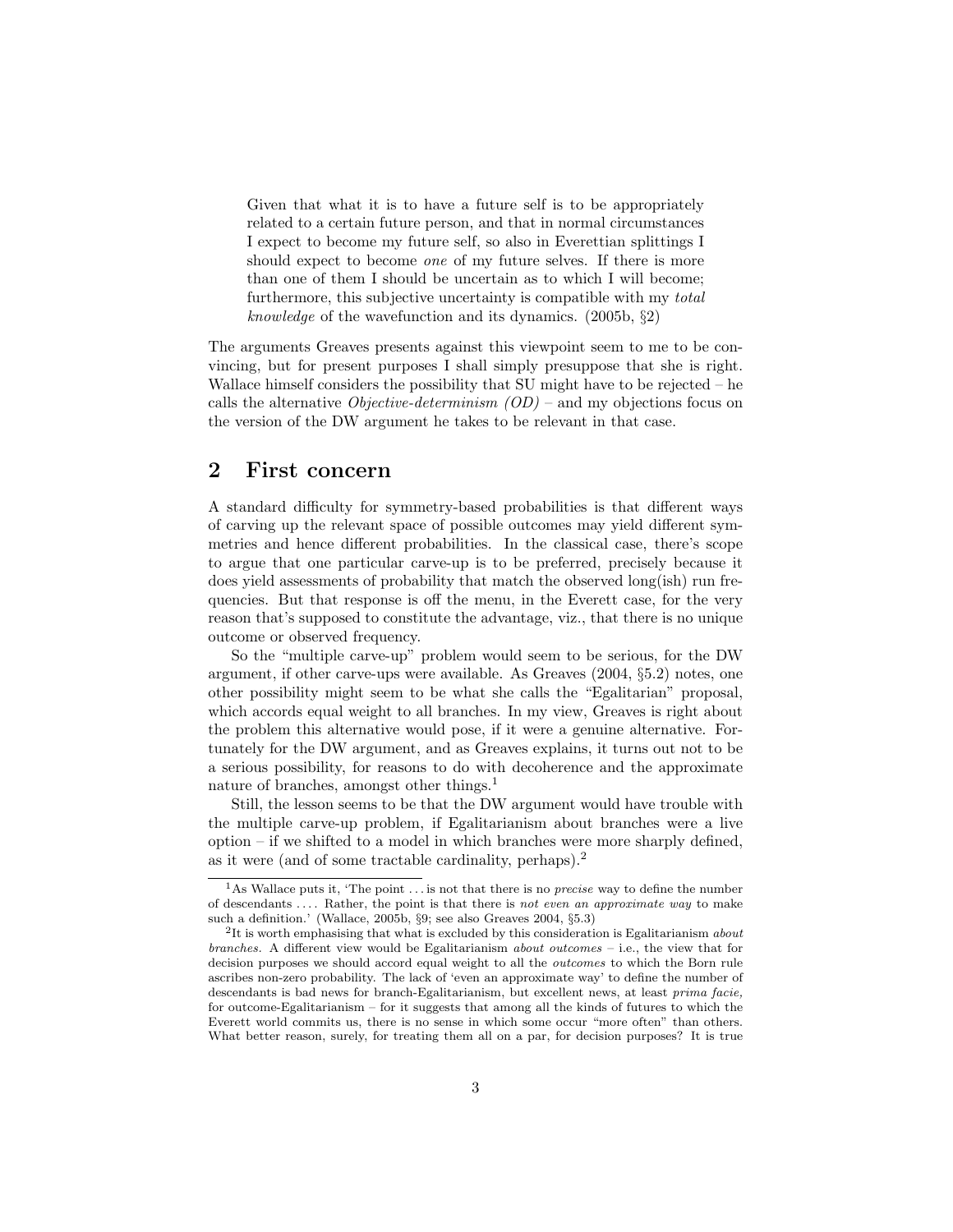If this is correct, it also seems to imply that the DW argument has similar trouble, if anyone can propose some reasonably elegant alternative to the Born rule as a rule weighting branches. If there's such alternative available, then it can't be true that it is uniquely rational to assign one's credences according to the Born rule – after all, the same symmetry argument, starting with the alternative weights, would show that it is uniquely rational to use those weights, instead.

In her survey of these issues, Greaves (2004) suggests that we might turn this point around – with branch- Egalitarianism off the menu, the Born rule might be the only non-trivial option available:

The failure of Egalitarianism (section 5.2) raises an important question: are there any coherent rationality strategies that are at all plausible and that also violate the Born rule? If not, we may hope to ... defend the Born rule by sheer process of elimination. (2004, §5.4.2)

Greaves goes on to argue that no reasonable alternative is available: 'It does seem that the only way we can come up with an [alternative] strategy is by brute force: that is, by specifying a preference ordering over Acts on a case-by-case basis, without appeal to any general governing rationale.'

On the face of it, however, there's an easy way to produce such alternatives: just use the weights provided by the Born rule itself, applied to a different initial state vector. This could be done in a systematic way, apparently: we could imagine someone – call her Heretic – whose rule was that you started with the state vector  $|\psi\rangle$ , applied some given operator  $O_{dd}$ , and then used the Born rule on the resulting state vector  $|\psi'\rangle = \hat{O}_{dd} |\psi\rangle$ .

This may sound like a trivial suggestion. After all (it might be objected), the DW claim is only that if you know the initial state vector, then your rational credences are uniquely constrained. Of course it follows that if we postulate a different initial state vector, we'll infer different rational credences.

But this misses the point of the objection. At the moment, what is at issue is the validity of the DW inference from a set of assumed weights to rational credences. We've seen that inference is challenged by the possibility of 'multiple carve-ups' – different ways of assigning weights to branches or sets of branches. We repel one specific such challenge, by dismissing branch- Egalitarianism, but the DW inference remains vulnerable to the general objection. And the present

that if we want to treat outcomes "disjunctively", dividing some finite measure between them, then it is difficult to say what counts as an outcome – there are many alternative ways to partition the results of a measurement, in general. But as Peter Lewis has pointed out to me, this isn't a problem if we treat outcomes "conjunctively", taking seriously the idea that the implication of the Everett view is precisely that all possible outcomes are certain to occur. In this case, we assign weight 1 to all outcomes, and it doesn't matter how we partition them. In this sense at least, then, Egalitarianism does seem to remain in  $play - an alternative decision$ policy whose exclusion needs to be justified, by a decision-based defence of the Born rule in the Everett context.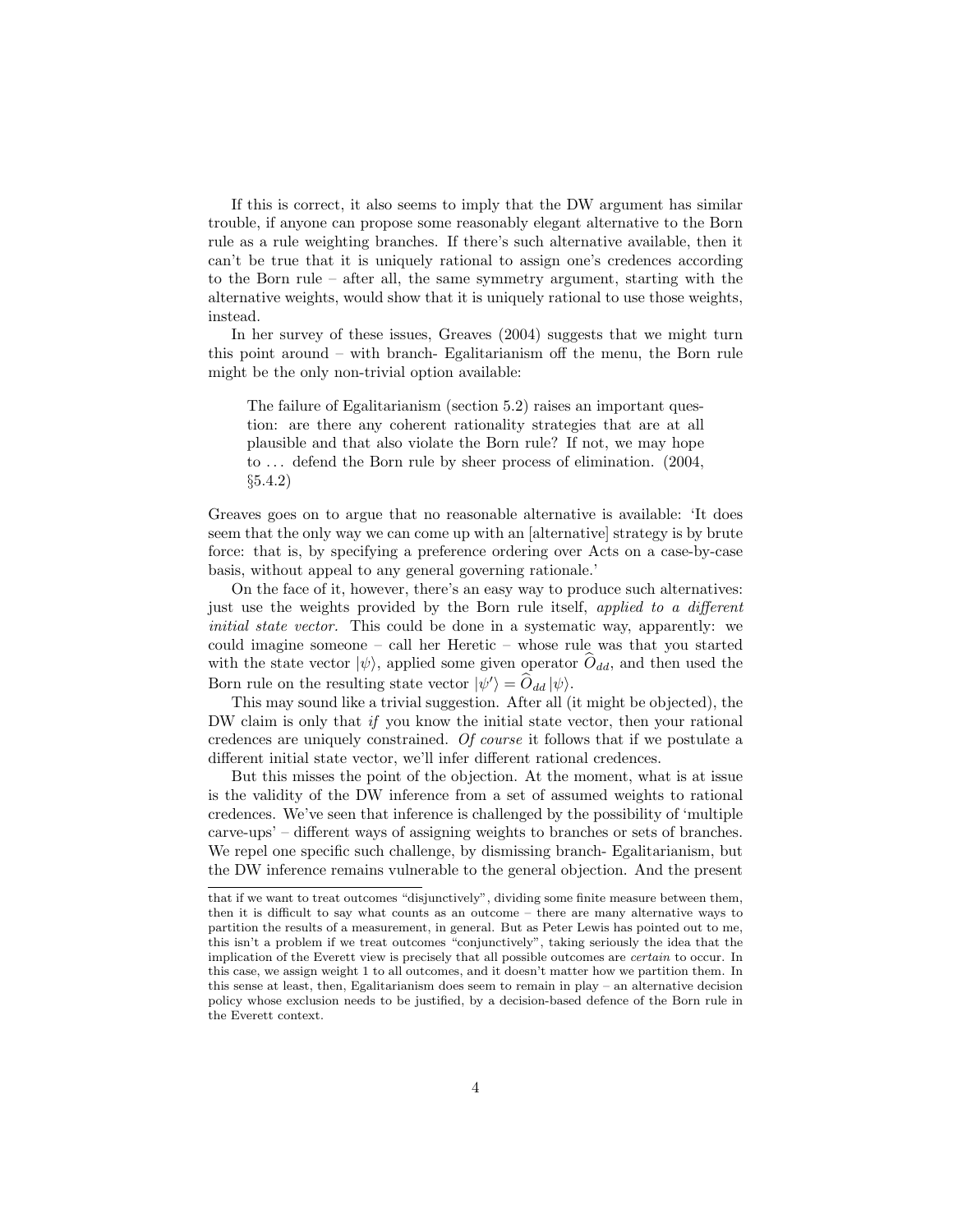point is that the QM formalism itself seems to generate alternative weightings ad nauseum, simply by considering alternative initial states.<sup>[3](#page-4-0)</sup>

#### 2.1 The case against equivalence

How do these considerations affect the DW argument? In Wallace's most recent development of the argument in (Wallace 2005b), a principle he calls **equiva**lence plays a crucial role. The objection outlined above appears to undermine the DW argument at precisely this point – in other words, it undermines equivalence.

As Wallace explains  $(2005b, \S6)$ , '**Equivalence** has the form of a principle of pure rationality: it dictates that any agent who does not regard equallyweighted events as equally likely is in some sense being irrational.' He offers an argument for equivalence, which, as he stresses, makes essential use of the Everett interpretation:

I wish to argue that the Everett interpretation necessarily plays a central role in any such defence [of equivalence]: in other interpretations, equivalence is not only unmotivated as a rationality principle but is actually absurd.[†](#page-4-1)

Why? Observe what equivalence actually claims: that if we know that two events have the same weight, then we must regard them as equally likely regardless of any other information we may have about them. Put another way, if we wish to determine which

<span id="page-4-0"></span><sup>3</sup>We might want to impose a minimal consistency constraint, to the effect that the same branches receive non-zero weighting in the alternative state  $|\psi'\rangle$  as in the original state  $|\psi\rangle$ . Howard Barnum has pointed out to me that it isn't possible to meet this constraint in a perfectly general way. In an unpublished paper (Barnum, 1990) in which he considers a similar "shuffling" of the state vector, he shows that there is no non-trivial mapping  $\hat{O}_{dd}$  that my Heretic could use which preserves the extremal properties – viz., that the weight attached to a measurement result corresponding to an eigenvector orthogonal to the state must be zero, and that attached to getting a result corresponding to an eigenvector proportional to the state must be one. But Heretic could avoid this difficulty, presumably, by the simple expedient of announcing that her alternative recipe applies only in the cases in which the measurement in question is not extremal, in this sense, for either  $|\psi\rangle$  or  $|\psi'\rangle$ . As we'll see below, the question is really in what sense it could be rational to be guided by one quantum state rather than the other, in the Everett framework. To the extent that this is a serious issue, it seems bad enough if it only "bites" in non-extremal cases. (Adam Elga has suggested to me an alternative way of dealing with the extremal cases, which he reports he heard from Frank Arntzenius: 'don't identify "zero amplitude" with"does not occur". In other words, think of things so that even when a term in the preferred-basis-expansion of a state has amplitude zero, there is a branch associated with that term. It's just a zero-weight branch  $-$  cf. the notion of a zero-mass particle.')

<span id="page-4-1"></span><sup>†</sup> [Wallace's footnote] "In this section I confine my observations to those interpretations of quantum mechanics which are in some sense "realist" and observer-independent (such as collapse theories or hidden-variable theories). I will not consider interpretations (such as the Copenhagen interpretation, or the recent variant defended by Fuchs and Peres 2000) which take a more 'operationalist' approach to the quantum formalism. It is entirely possible, as has been argued recently by Saunders (200[4]), that an approach based on Deutsch's proof may be useful in these interpretations."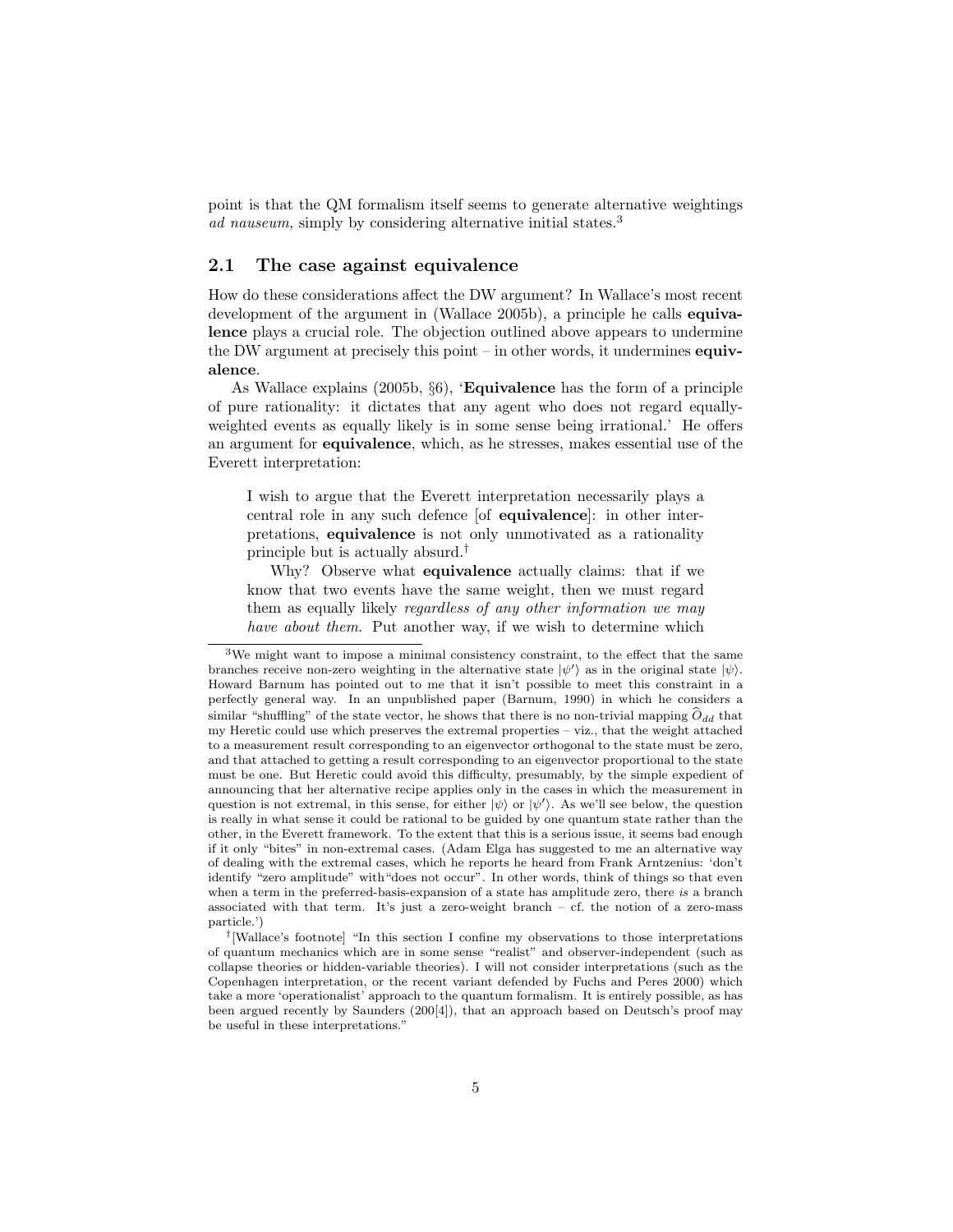event to bet on and we are told that they have the same weight, we will be uninterested in any other information about them.

But in any interpretation which does not involve branching that is, in any non-Everettian interpretation — there is a further piece of information that cannot but be relevant to our choice: namely, which event is actually going to happen? If in fact we know that  $E$  rather than  $F$  will actually occur, of course we will bet on E, regardless of the relative weights of the events. (Wallace 2005b, §6)

Wallace's central argument for **equivalence** goes as follows:

In fact, a very simple and direct justification of equivalence is available. Consider, for simplicity, a Stern-Gerlach experiment . . . : an atom is prepared in a superposition  $|+_{x}\rangle = \frac{1}{\sqrt{2}}$  $\frac{1}{2}(|+_z\rangle + |-_z\rangle)$ and then measured along the z axis. According to the result of the measurement, an agent receives some payoff. Ex hypothesi the agent is indifferent per se to what goes on during the measurement process and to what the actual outcome of the experiment is; all he cares about is the payoff.

We now consider two possible games (that is, associations of payoffs with outcomes):

Game 1: The agent receives the payoff iff the result is spin up.

Game 2: The agent receives the payoff iff the result is spin down.

In each game, the weight of the branch where the agent receives the payoff is 0.5; equivalence, in this context, is then the claim that the agent is indifferent between games 1 and 2.

To see that this is indeed the case, we need to model the games explicitly. Let  $|{\rm up}:$ reward $\rangle$  and  $|{\rm down}:$  no reward $\rangle$  be the quantum states of the two branches on the assumption that game 1 was played: that is, let the post-game global state[†](#page-5-0) if game 1 is played be

$$
|\psi_1\rangle = \frac{1}{\sqrt{2}} (|\text{`up'}; \text{reward}\rangle + |\text{`down'}; \text{no reward}\rangle). \tag{1}
$$

Similarly, if game 2 is played then the quantum state is

$$
|\psi_1\rangle = \frac{1}{\sqrt{2}} (|\text{'down'}; \text{reward}\rangle + |\text{`up'}; \text{no reward}\rangle). \tag{2}
$$

Why should an agent be indifferent between a physical process which produces  $|\psi_1\rangle$  and one which produces  $|\psi_2\rangle$ ?

Well, recall that the agent is indifferent per se to the result of the experiment. This being the case, he will not object if we erase that

<span id="page-5-0"></span><sup>†</sup> [Wallace's footnote] "More precisely: the global state relative to the pre-game agent: there are of course all manner of other branches which are already effectively disconnected from the agent's branch."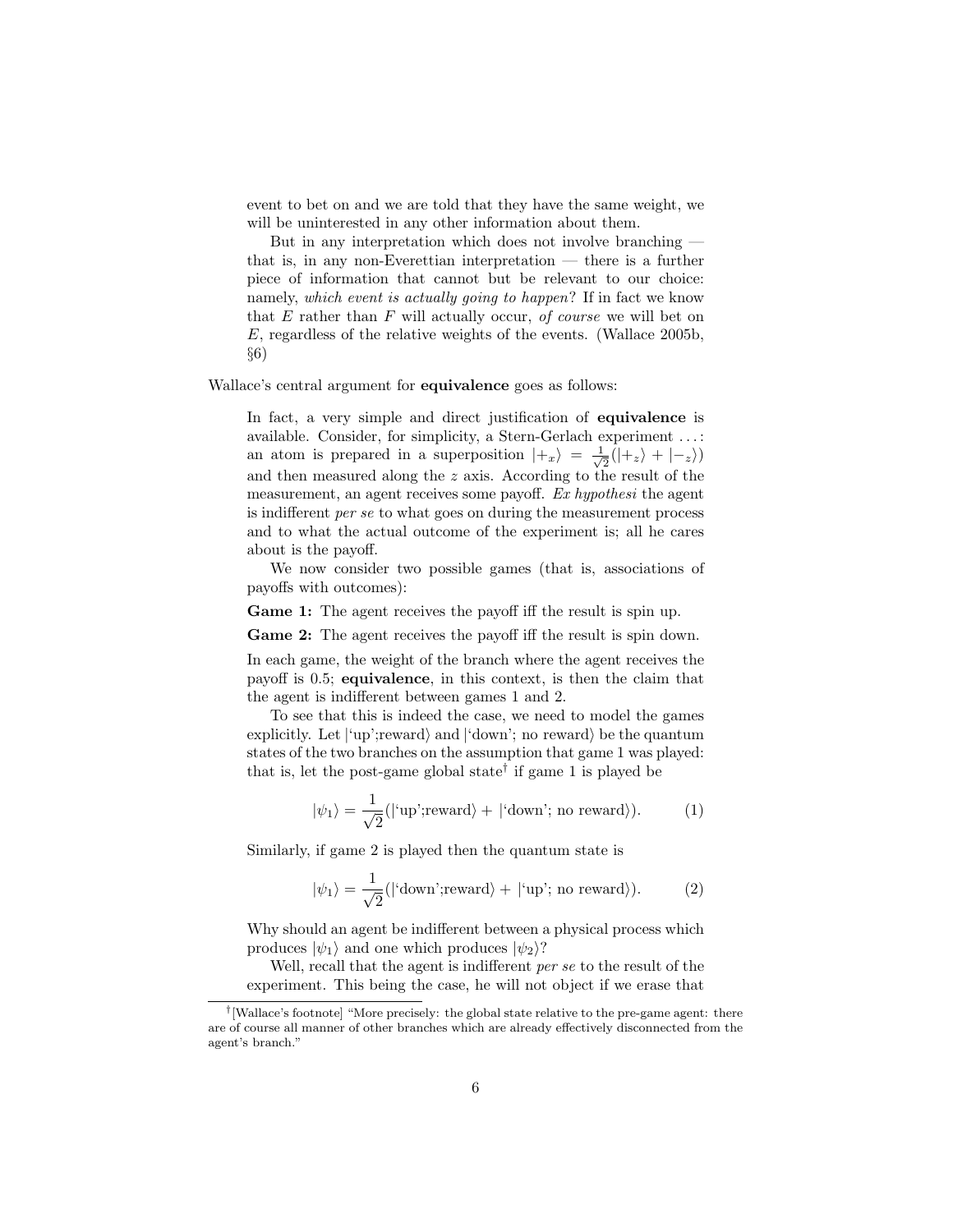result. Let  $\langle$  erased', reward $\rangle$  indicate the state of the branch in which the reward was given post-erasure and  $\langle$  erased', no reward $\rangle$  the posterasure state of the no-reward branch. Then (game 1+erasure) leads to the state

$$
|\psi_{1,e}\rangle = \frac{1}{\sqrt{2}}(|\text{'erased',reward}\rangle + |\text{'erased',no reward}\rangle)
$$
 (3)

and (game 2+erasure) to the state

$$
|\psi_{2;e}\rangle = \frac{1}{\sqrt{2}}(|\text{'erased',reward}\rangle + |\text{'erased',no reward}\rangle) \qquad (4)
$$

— that is, (game 1+erasure) and (game 2+erasure) lead to the same state. If (game 1+erasure) and (game 2+erasure) are just different ways of producing the same physical state — different ways, moreover, which can be made to differ only over a period of a fraction of a second, in which the agent has no interest — then the agent should be indifferent between the two. Since he is also indifferent to erasure, he is indifferent between games 1 and 2, as required by equivalence. (Wallace 2005b, §9)

Against this background, consider our Heretic. Suppose for the sake of argument that while agreeing that the initial state of the atom is the superposition  $|\psi\rangle = |+_{x}\rangle = \frac{1}{\sqrt{2}}$  $\frac{1}{2}(|+_z\rangle + |-_z\rangle)$ , she weights the branches for decision theory purposes as if it were  $|\psi'\rangle = \frac{1}{\sqrt{2}}$  $\frac{1}{3}|+_z\rangle + \frac{\sqrt{2}}{\sqrt{2}}$  $\frac{\sqrt{2}}{2}$  $\frac{2}{3} \left| -z \right\rangle$ . (In other words, she assigns subjective probabilities in the way that an Orthodox person would, following Wallace's principle **equivalence**, if the initial state were actually  $|\psi'\rangle$ .)

Clearly, Heretic will prefer Game 2 to Game 1, and will be (rightly) unmoved by the consideration that once the chosen game is over, thanks to erasure, she will be unable to tell whether it was actually Game 1 or Game 2 that was played. In one sense, of course, she is equally happy to win by either path. But she thinks she is twice as likely to win by Game 2 as by Game 1, so she should not weight them equally, for decision purposes, *contra* equivalence.

This means that unless it has *already been assumed*, implicitly, that rational choice is constrained by the Born rule, then it is perfectly possible to make sense of someone who violates equivalence. At least, it is possible to do so modulo the assumption that rational choice of this kind makes sense at all, in the Everett context, but DW can hardly dispute that assumption, in this context.

To put it another way, the objection seems to establish the following: if we assume that rational choice under uncertainty makes sense in the Everett context, and don't assume what we are trying to establish – viz., that rational choice should be guided by probabilities derived from the Born rule – then it is easy to make sense of a rational agent whose (symmetry-driven) credences differ from those assigned by the Born rule, and violate equivalence.

So the multiple carve-up problem seems to be a real difficulty. It is no help knowing the real initial state vector, because the symmetry argument that is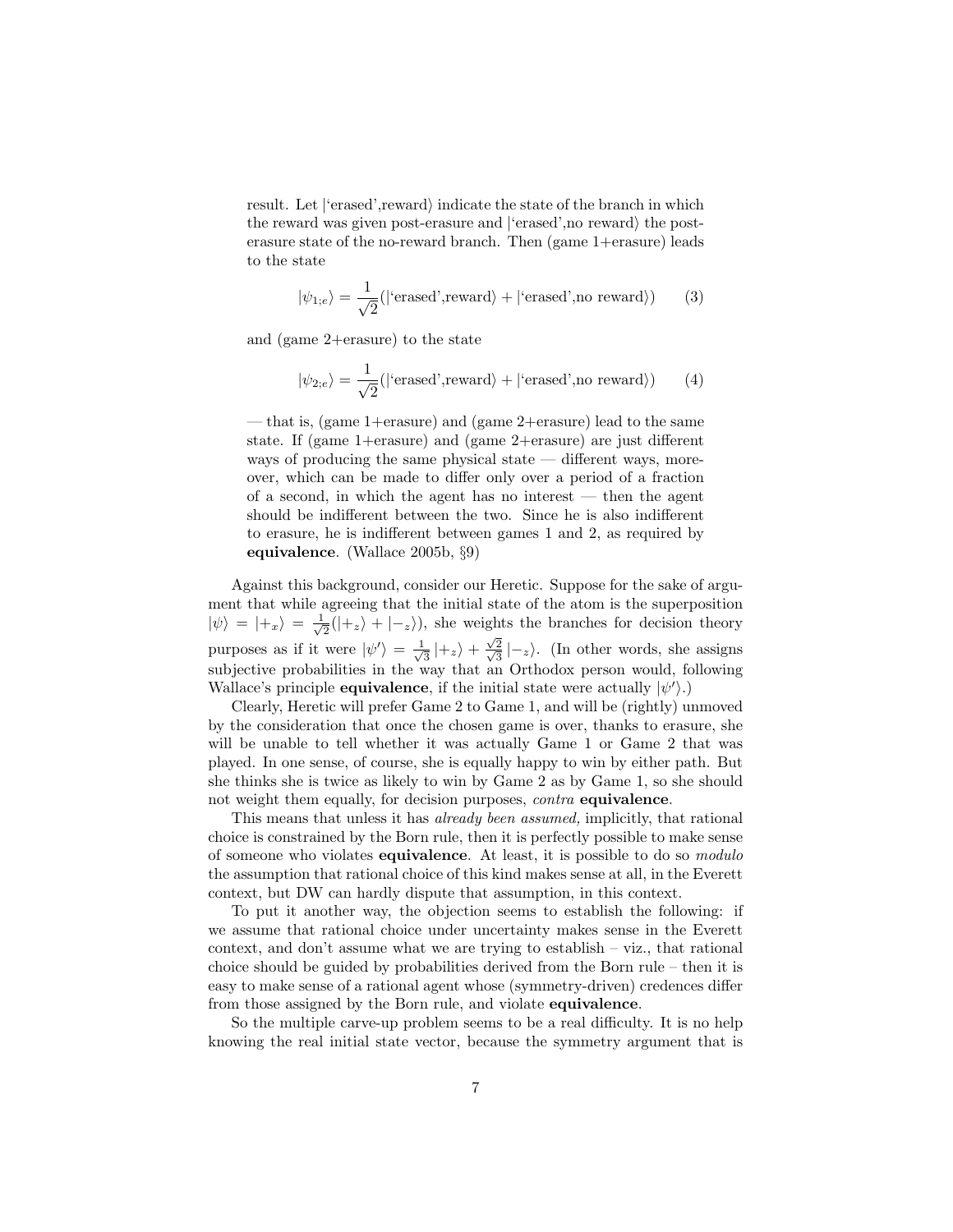supposed to justify the Born rule is already undermined by the existence of alternative carve-ups. What would be needed would be some primitive assumption to the effect that carve-up given by the real state vector was privileged. However, this seems to amount to assuming by fiat what the DW argument was supposed to show.

In fact, the consequences may be even worse than this. If the DW argument worked, it would seem to establish not only the Born rule, but also, more basically, the coherence of rational decision under uncertainty in the Everett context. If the objection above is correct in claiming that the Born rule is effectively assumed as a primitive in the DW argument, then the effect isn't simply to undermine the claim to have derived the Born rule; it is to challenge the coherence of rational decision in an Everett world, in a fairly precise sense. What it challenges is the idea that there could be any rational basis for choosing between the weights associated with alternative initial state vectors, as one's guide to such decisions.<sup>[4](#page-7-0)</sup>

The upshot seems to be something like this: in the Everett context we can make sense of a minimal coherence condition of the kind provided by Dutch book argument – failing which, apparently, an agent can be made to be worse off in all future branches.[5](#page-7-1) But there seems to be no basis for any rational preference between credences beyond that – no reason for choosing one initial state vector rather than another, as it were, if one's weightings are to be given by the Born rule.

If this is correct, then even the proposal to assume the Born rule as a primitive (as recommended by Greaves 2004, for example) seems to be in trouble. We have not been told what the content of such an assumption would be – what it would be for the assumption to be correct, or what difference it makes. It is no use saying that its content consists precisely in the way that it guides our choices in cases of decision under uncertainty. The point is that we haven't been given any understanding of what difference those choices make (within the circle of the alternatives permitted by coherence in the minimal sense); or of what it could amount to for the assignment according to the Born rule to be the "right" assignment.

Another way to put this is to say that if the link between the quantum amplitudes and decision probabilities is taken as primitive, then we lack an sense as to how there could be a single, correct initial state vector, in a given situation. It doesn't seem to be helpful to say that this is simply a postulate of the theory. When we have real frequencies of outcomes, we have some sense of what correctness might mean. Here, the point is that this sense seems to have gone missing. All possibilities seem to be on a par (extremal cases aside, perhaps).

<span id="page-7-0"></span>It is natural to think that if we are to find a solution to this problem, we will

<sup>4</sup>At least within the scope of the variation permitted by the considerations noted in fn. 3 above.

<span id="page-7-1"></span><sup>5</sup>Though it is worth asking to what extent these arguments themselves depend on the assumption that well-informed agents can make sense of choice of betting quotients, in the Everett context.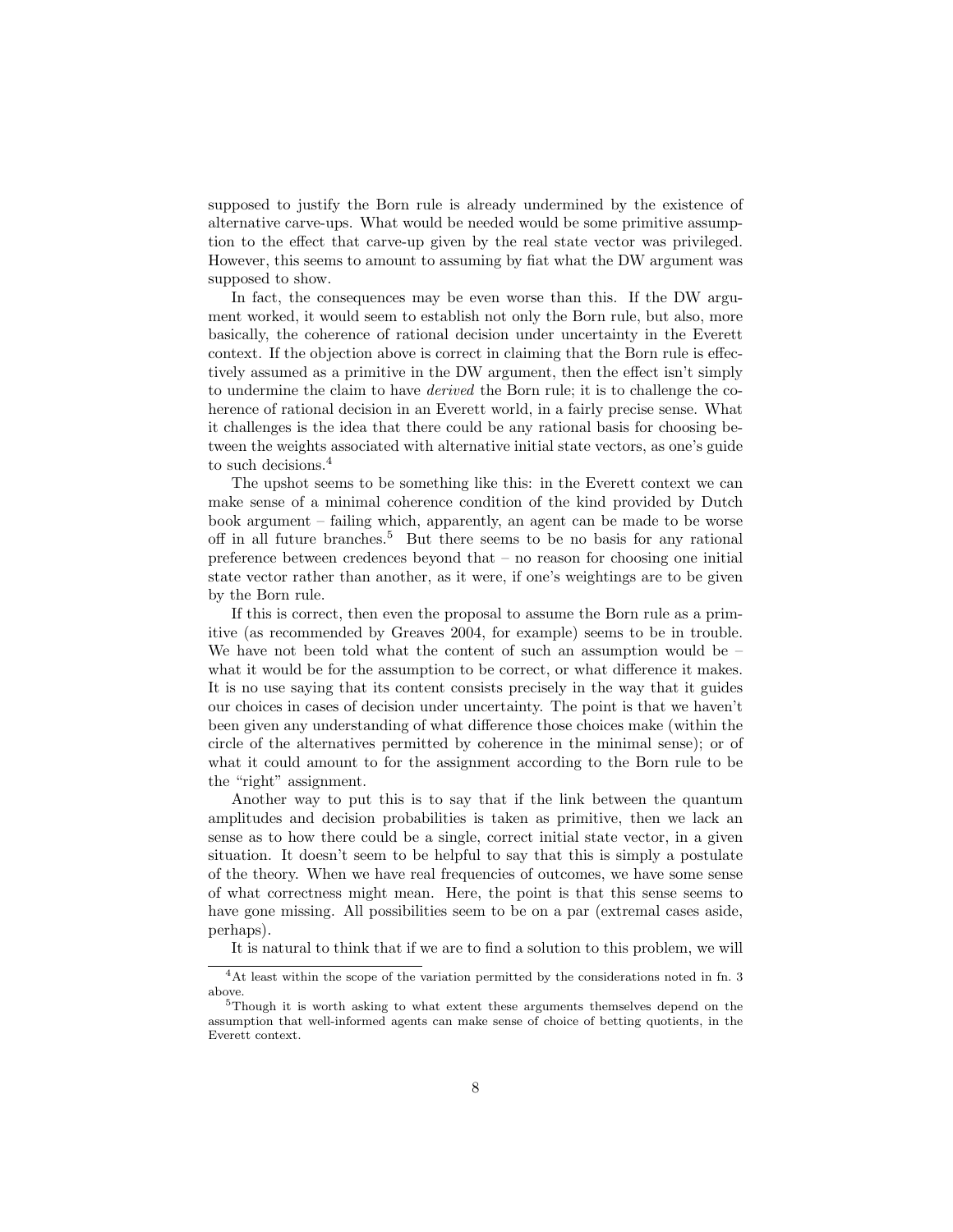need to look to the epistemology of the Everett model – at this point, surely, we should hope to find something that will distinguish alternative hypotheses about the initial state. My second concern, below, focusses on this issue. Before coming to that, however, I want to raise another issue about Wallace's argument for equivalence.

#### 2.2 Same-State Rational Indifference

As we have seen, Wallace's argument for equivalence relies on an argument which first appears in this passage:

[R]ecall that the agent is indifferent per se to the result of the experiment. This being the case, he will not object if we erase that result. Let  $\langle$  erased', reward $\rangle$  indicate the state of the branch in which the reward was given post-erasure and  $\lvert$  erased', no reward) the posterasure state of the no-reward branch. Then (game 1+erasure) leads to the state

$$
|\psi_{1;e}\rangle = \frac{1}{\sqrt{2}}(|\text{'erased',reward}\rangle + |\text{'erased',no reward}\rangle)
$$
 (5)

and (game 2+erasure) to the state

$$
|\psi_{2,e}\rangle = \frac{1}{\sqrt{2}}(|\text{'erased',reward}\rangle + |\text{'erased',no reward}\rangle)
$$
 (6)

— that is, (game 1+erasure) and (game 2+erasure) lead to the same state. If (game 1+erasure) and (game 2+erasure) are just different ways of producing the same physical state — different ways, moreover, which can be made to differ only over a period of a fraction of a second, in which the agent has no interest — then the agent should be indifferent between the two. Since he is also indifferent to erasure, he is indifferent between games 1 and 2, as required by equivalence. (Wallace 2005b, §9)

Let's focus on the principle appealed to in this passage, which we might formalise as follows:

Same-State Rational Indifference (SSRI): A rational agent should be indifferent between two options that give rise to the same global state (relative to the pre-game agent).

In the previous subsection, we saw how our agent Heretic seemed to have grounds for rejecting SSRI: believing she had a better chance of winning via Game 2 than Game 1, she prefers Game 2, despite the fact that the two games lead to (effectively) the same global final state. The point I want to make now is that Heretic's case illustrates a general reason why SSRI must be rejected, by anyone who wants to make sense of (some analogue of) rational decision under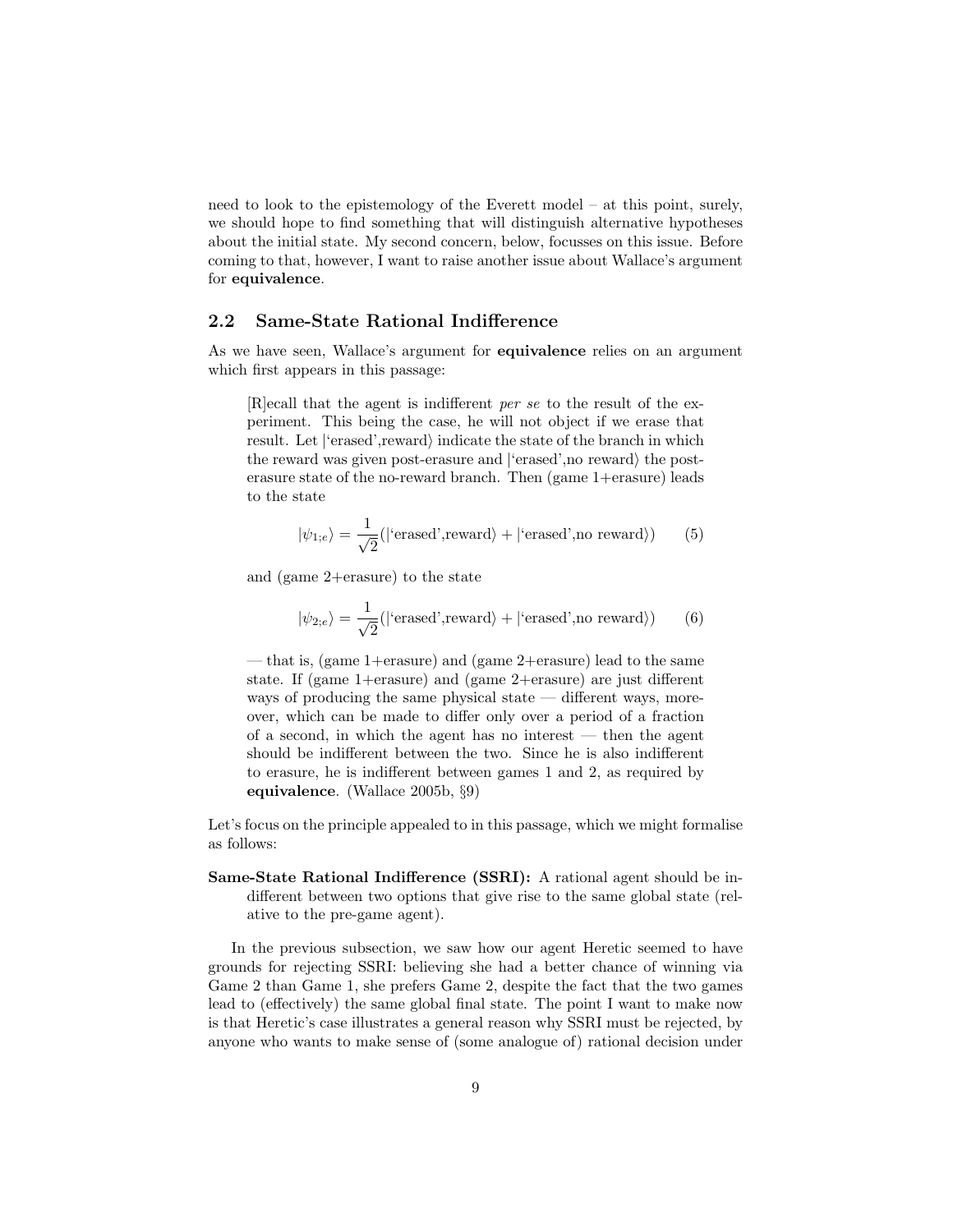uncertainty, in an Everett world. If a rational agent's pre-game preferences are constrained by the global final state in this way, she is bound to be indifferent between the possible (local, in-branch) outcomes of the game or measurement in question, because all of them reflect the same global final state.

SSRI thus ensures that a rational Everettian agent is indifferent between the possible outcomes of any bet whatsoever (once the die is cast, at any rate)! This may be a prescription for a certain (Buddhist) sort of contentment, but it seems to be a reductio of the attempt to apply the decision calculus to the Everett world. Without differential preferences between outcomes, betting behaviour cannot track credences. As it stands, then, SSRI seems to be a "home-goal" for the project of making sense of rational decision in the Everett context.

Does Wallace's argument for equivalence actually require SSRI? The obvious thought is that we might avoid it by arguing for the required indifference between Game 1 and Game 2 not in terms of the equivalence of the global states resulting from each game, but in terms of the pairwise equivalence of the two possible outcomes of each game. Thus, modifying Wallace's terminology in the obvious way, we would argue that the agent should be indifferent between the post-erasure winning outcomes of Game 1 and Game 2, viz.,  $|\text{'erased'}, \text{reward}\rangle_1$ and  $\langle$  erased', reward $\rangle_2$ , respectively; and also between the corresponding losing outcomes,  $\vert$ 'erased',no reward $\rangle_1$  and  $\vert$ 'erased',no reward $\rangle_2$ , respectively.

At this point, we want to conclude that the agent should hence be indifferent between Game 1 and Game 2. However, it seems obvious that this depends on the very matter at issue: namely, whether the agent should assign equal weight, for such decision purposes, to the two different measurement outcomes on which success depends, in the two versions of the game.

In essence, then, it seems to me that Wallace's argument seeks to avoid circularity by moving to the "global" level; but that at that level it invokes a principle (SSRI) which defeats the general project of making sense of rational decision under uncertainty in the Everett world.<sup>[6](#page-9-0)</sup>

### 3 Second concern

As I noted above, it is natural to think that if we are to find a solution of what I termed the multiple carve-up problem, we will need to look to the epistemology of the Everett model. It is at this point that we might hope to find something to distinguish alternative hypotheses about the initial state. But this brings me to my second concern.

Suppose I accept the Everett model. Whatever outcome of a quantum measurement I observe in "my" branch, I should believe that each of the other possible outcomes has occurred in some other branch. In other words, I should take it that what I have observed is only one part or aspect of the overall outcome of the process in question. Doesn't the principle of total evidence require me to take that into account, at this point? If so, then  $-$  in the absence of any further facts about *relative frequencies* of the various outcomes – there seems to

<span id="page-9-0"></span> $6$ This doesn't imply that the SSRI isn't defensible in the Everett context, of course.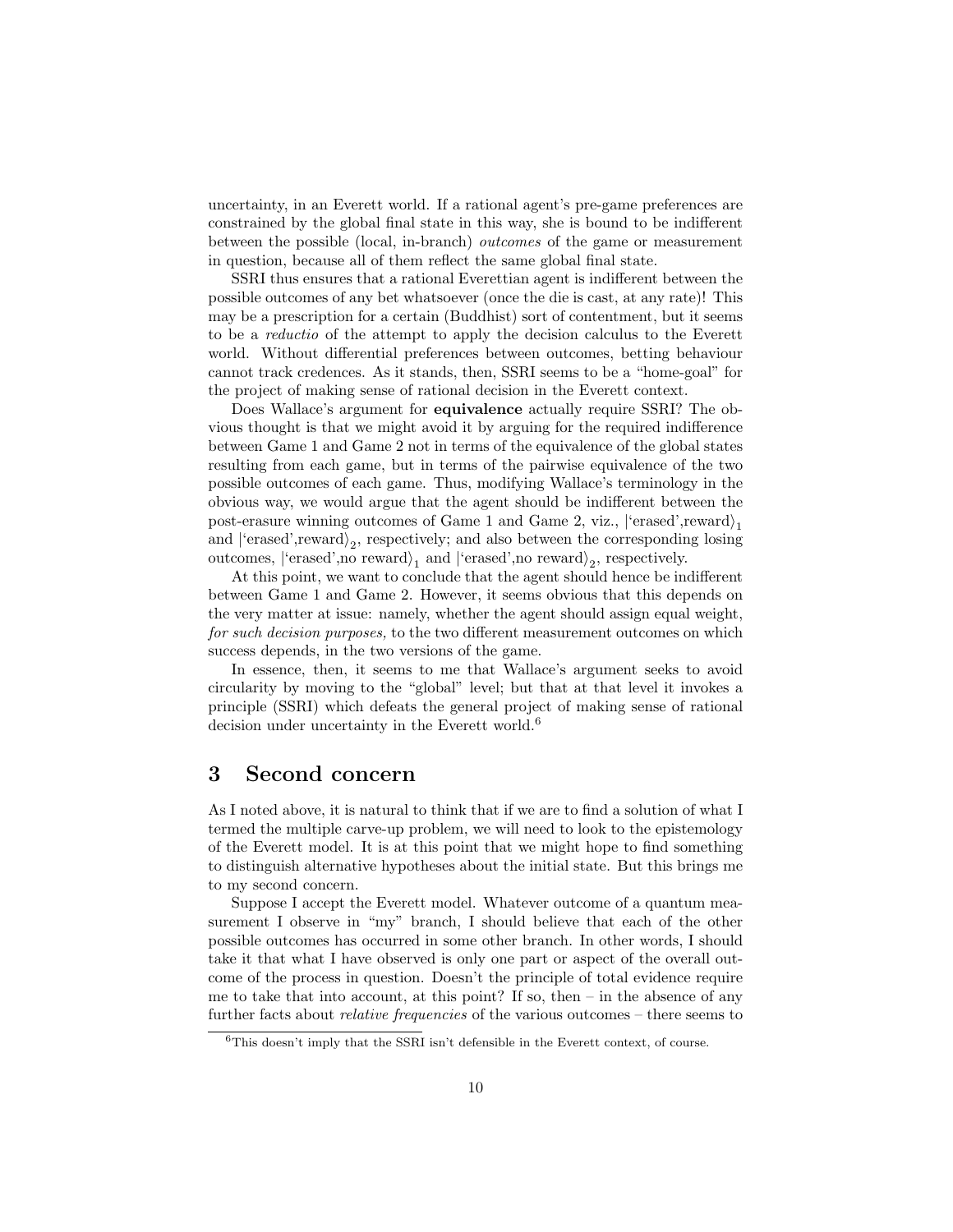be no way in which the evidence can confirm any particular hypothesis about the relative weights of the various branches. For the total evidence (in this sense) is exactly the same in all cases. (In a sense, this appeals to a kind of epistemological analogue of SSRI.)

It might be objected that this argument ignores the indexical component in "my" evidence, and especially my normal entitlement to regard myself as typical – this entitlement, the objector would say, enables "me" to infer something further about the total evidence, viz., that it is likely to be similar to the evidence "I" actually have. But the notion of typicality rests on frequency comparisons. If such comparisons don't make sense in the Everett world, as Wallace and Greaves maintain, this response seems to be off the agenda.

#### 3.1 Greaves on Everettian epistemology

Greaves herself offers a defence of the epistemology of the Everett model. Her argument is based on the distinctive interpretation she proposes of the Born probabilities, as the weightings that a rational agent should give to the interests of each of her multiple descendants in an Everett world – as she puts it, the Born probabilities provide a 'caring measure'.

On the face of it, this proposal encounters the difficulty identified above: if the practical significance of the state vector is to be linked to a caring measure in this way, we are entitled to ask what it means for one particular state to be the "correct" state – how does the ontology of the Everett picture make caring measure better than another. (Again, a single-history ontology has some prospect of an answer in terms of actual frequencies, but that option isn't available here.)

Greaves's proposal, in effect, is that we can get the constraint we need from epistemology. She argues that the "caring" framework provides a close analogue of conditionalization, sufficient to ensure we have good reason to afford high credence to the conventional quantum state ascriptions, given the abundance of experimental evidence already accumulated. In her own words, she proposes that 'a fairly strong case can be made for the following philosophical conjecture:

If the rational Everettian cares about her future successors in proportion to their relative amplitude-squared measures, then (given our actual experimental data) she should regard (Everettian) quantum mechanics as empirically confirmed.' (2004, §2.3)

If this argument succeeds, it represents progress. It provides an epistemological sense in which a particular initial quantum state might reasonably be privileged – regarded as distinctively "correct" – by observers in our situation. With that sense in place, it might be argued that the Orthodox proposal to base one's decision probabilities (or caring measure) on this preferred state (via the Born rule) is at least simpler than Heretic's proposal to begin with a different initial state (systematically derived from the "correct" initial state).

However, there seem to be two difficulties with Greaves's proposal.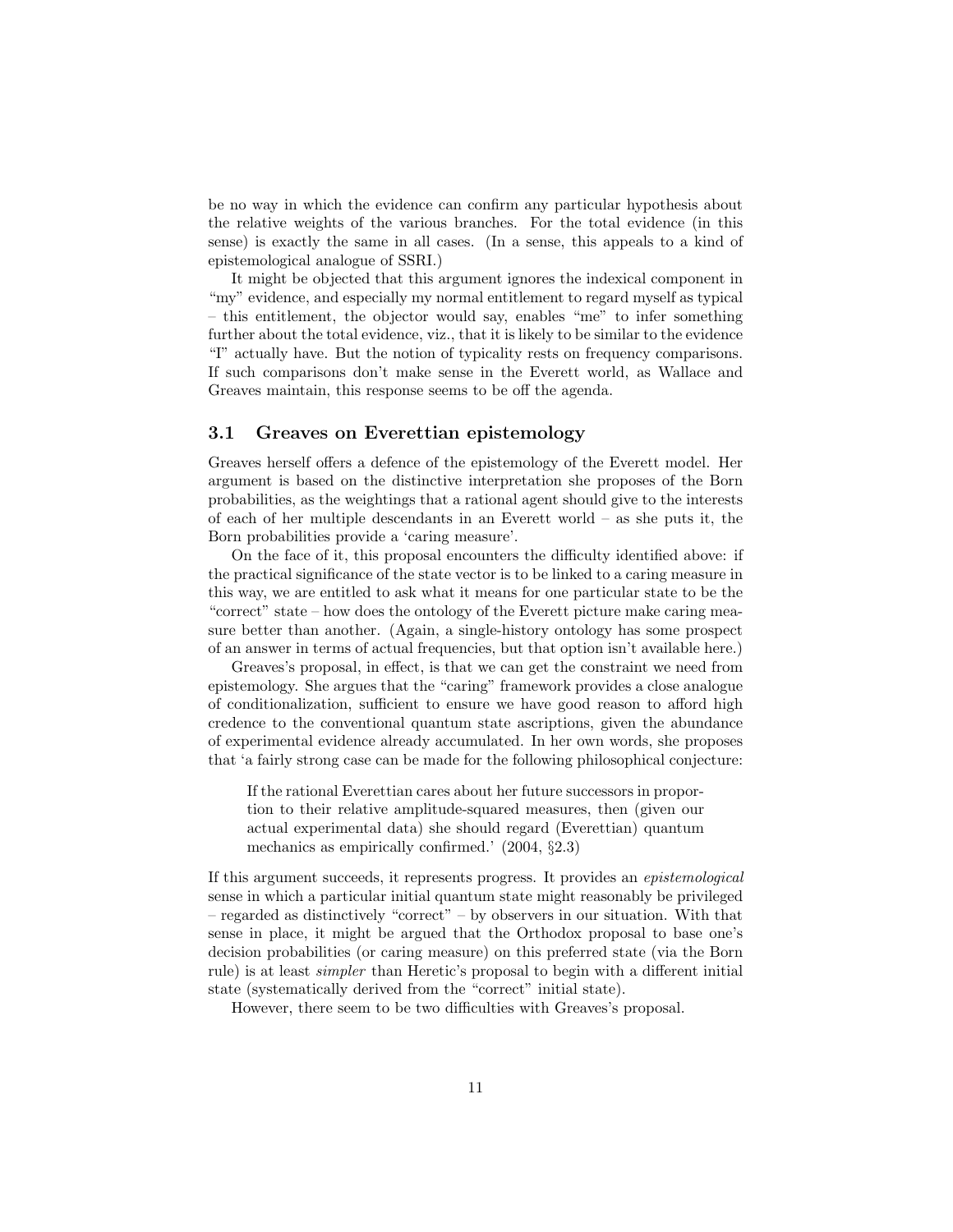#### 3.1.1 First difficulty: Naive Conditionalization

The first difficulty turns on the objection outlined at the beginning of this section. Consider an agent who accepts the Everett view, and is interested in testing or confirming an hypothesis about the initial state of a quantum coin-tosser. He sets the device working, and sits down to record the results. He observes Heads, reasons that Tails has occurred in the other branch, and concludes that the total state of the world is exactly what he predicted it would be, with certainty, before the experiment. Since this reasoning is insensitive to the weight his hypothesis ascribes to Heads, his observations cannot bear on that matter, no matter how much data he collects. But if the suggestion above about the role of the principle of total evidence is correct, this is precisely the kind of agent we ought to be. If so, then from an Everettian point of view, our accumulated experimental data tells us very little about the "true" quantum state.

Greaves considers a related point in a recent paper (Greaves 2006). Again, her project is to argue that an orthodox epistemic updating rule works the same in the Everett case as in conventional "one-world" QM (so that existing experimental evidence provides the same degree of support for the orthodox quantum state ascriptions). She considers an alternative updating policy – 'Naive Conditionalization', as she calls it – closely related to that of the agent we have just considered.<sup>[7](#page-11-0)</sup>

Naive Conditionalization rests on the thought that since the Everett view implies that any measurement outcome with non-zero probability is bound to occur in some branch,

every event that is quantum-mechanically possible, but not necessary, confirms QME [i.e., the Everett view] at the expense of theories that assign probability less than unity to that event. (2006, §4)

As Greaves points out,

[t]his result is not really surprising: what we have done, in constructing Naive Conditionalization, is to give formal expression to the intuition that disconfirmation of a theory occurs only when something that, according to the theory in question, is improbable, occurs; and (at the same time) that, according to QME, nothing is improbable since everything is certain to occur.

She concludes:

This observation is (presumably!) a reductio of the suggestion that Naive Conditionalization is the rational updating policy when branchinguniverse theories are among those under consideration.

<span id="page-11-0"></span> ${\rm ^7The}$  main difference is that Greaves is considering the case in which the Everett view itself is treated as an hypothesis under consideration, rather than, as above, as a presupposition of an hypothesis about the correct quantum weights in a particular measurement system.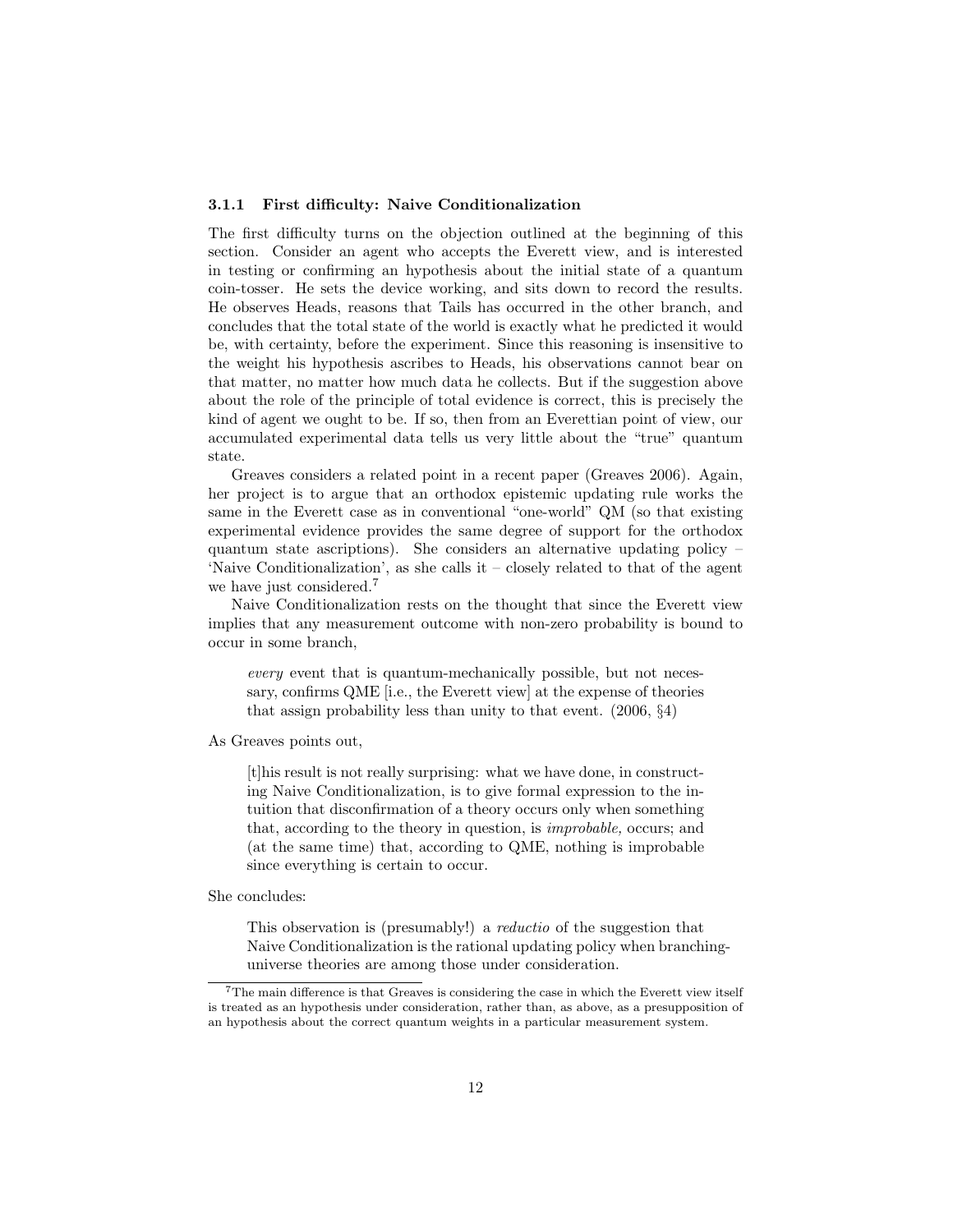These are difficult issues, but it seems to me that Naive Conditionalization has more to be said for it than Greaves allows. By way of analogy, consider this variant of the Sleeping Beauty problem.[8](#page-12-0) An experimental subject, Beauty, is informed that on the basis of a toss of a fair coin, she is to be assigned to one of two test groups, H(eads) and T(ails), but not told which. She is told that subjects in Group H will be put to sleep from Sunday evening to the following Saturday morning, and will be woken once, on one of the five intervening days; the particular day being chosen at random for each subject individually. Subjects in Group T will also be put to sleep from Sunday evening to the following Saturday morning, but will be woken on each intervening day; and given a drug to ensure that they cannot remember previous wakings, if any. Beauty wakes one morning, and discovers that it is Thursday. What credence should she give to the proposition that she is in Group T?

There is strong intuitive appeal to the thought that since all of Group T but only 20% of Group H find themselves in Beauty's situation, the odds are strongly in favour of her being in Group T. Yet the inference seems formally parallel to Greaves's Naive Conditionalization. Someone who wishes to reject Naive Conditionalization needs either (i) to reject the corresponding inference in the Sleeping Beauty case (arguing that Beauty should give credence 0.5 to the proposition that she is in Group T); or (ii) to find some relevant epistemic difference between the two cases.

To make the parallels more explicit, imagine a quantum-theoretic version of the Sleeping Beauty experiment (the Sleeping QT experiment, perhaps). In this case, both groups of subjects –  $H_Q$  and  $T_Q$ , let's say – are woken only once. In Group  $T_Q$  only, however, the waking day is chosen for each subject individually according to the result of a quantum measurement with five equally weighted outcomes. (In Group  $H<sub>O</sub>$ , perhaps, it is chosen by consulting some list of effectively random numbers, fixed in advance, in such a way that all five possibilities are equally likely, at least approximately.) In addition, subjects are informed (or led to believe) that the Everett view is correct, and made to understand the consequences, in the present case: in effect, each of the subjects in Group  $T_Q$  will branch into five descendants (or subsets of descendants), one for each possible choice of waking day; whereas those in Group  $H_Q$  will not branch in this way.

A particular subject, Naïf, wakes to find that it is Thursday. He follows Beauty's lead, reasoning that since it is five times less likely that the world contains a Naïf-waking-on-Thursday event if he is in Group  $H_Q$  than if he is in Group  $T_Q$ , he is probably in the latter. What, if anything, has he got wrong?<sup>[9](#page-12-1)</sup>

<span id="page-12-0"></span>It might be suggested that we should consider the case in which Naïf doesn't

<sup>8</sup>For the standard version of the problem, see Elga 2000, Lewis 2001, Vaidman and Saunders 2001, Dorr 2002, Arntzenius 2003, Horgan 2004 Weintraub 2004 and White 2006, for example. I have modified the standard problem by removing a temporal asymmetry which is distracting for present purposes, and by making the numbers bigger. (Thanks to Jenann Ismael for calling my attention to the connection between Sleeping Beauty and the present issue.)

<span id="page-12-1"></span> $9$ For the sake of this issue, obviously, it doesn't matter whether the Everett view is actually correct. We are interested in how one should reason if one believes that it is correct.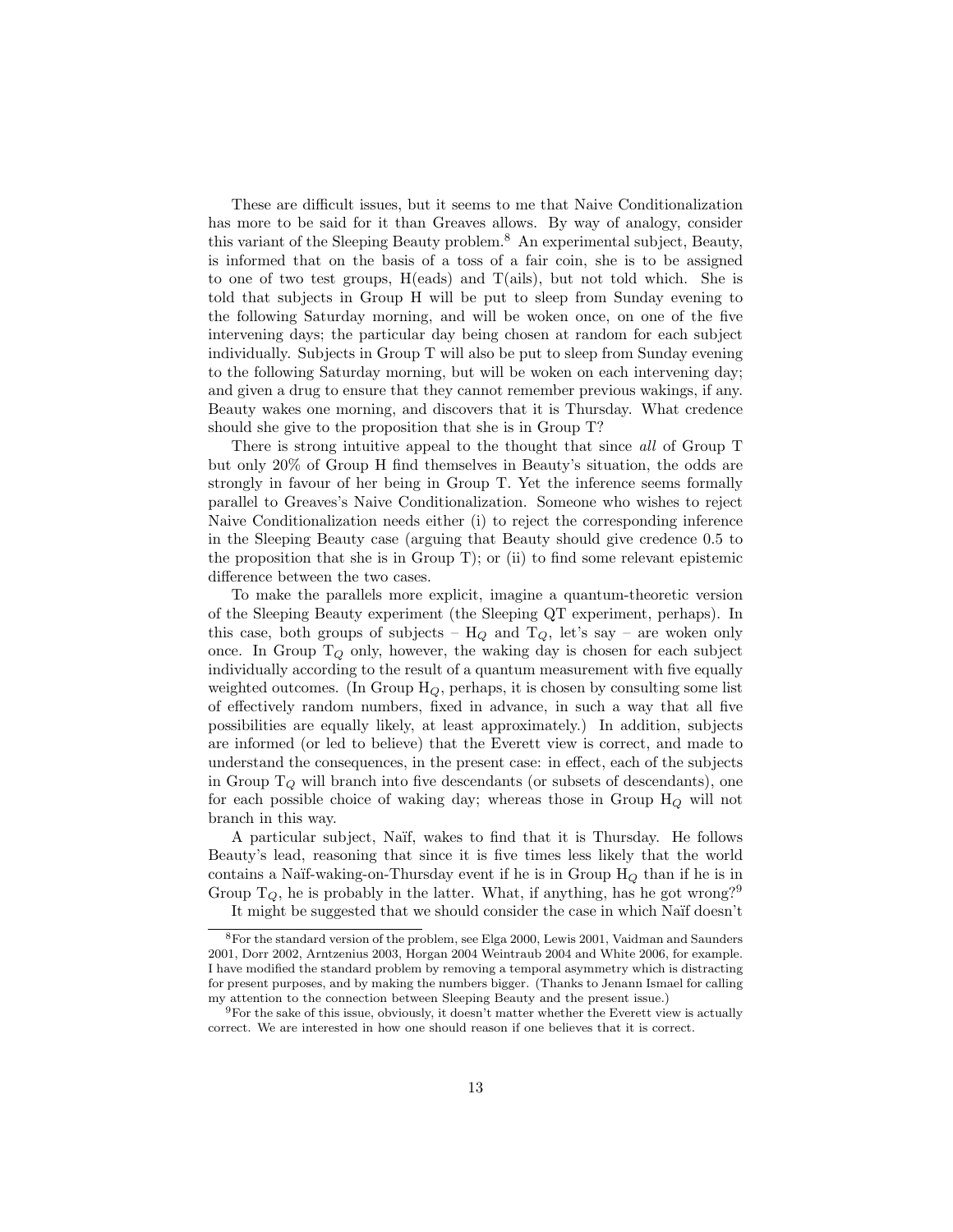know immediately what day it is, when he wakes up. Then in either case – whether he is in Group  $H_Q$  or Group  $T_Q$  – he seems correct to assign credence 0.2 to the possibility that it is Thursday.<sup>[10](#page-13-0)</sup> Doesn't this suggest that at this point, he has no reason to favour either hypothesis about which group he is in? And if that's right, then how could the discovery that it actually is Thursday make such a difference? (After all, he knew in advance what the possibilities were.)

But consider Beauty's case. She, too, can be in this position of ignorance, if she is not told what day it is, when she first wakes up. She, too, should assign equal weight to all five possibilities. But this doesn't mean that she has no reason to favour the hypothesis that she is in Group T. On the contrary, apparently, she knows that whatever the answer is, it favours the hypothesis that she is in Group  $T$  – whatever day it is, her situation is five times more likely to have arisen in Group T than in Group H. And the same goes for Naïf, or so it seems.[11](#page-13-1) He, too, can reason that whatever outcome he discovers when he inspects the result of the experiment (i.e., when he discovers what day it is), the existence of someone "in his shoes" discovering that outcome will be five time more likely in Group  $T_Q$  than in Group  $H_Q$ .

The right diagnosis seems to be the following. It is true that at this point in Naïf's deliberations – i.e., after he wakes up, but before he is told that it is Thursday – P(Thursday $|T_Q\rangle = P(T$ hursday $|H_Q\rangle$ , and hence that updating on the new information that it is Thursday will make no further difference to his rational credence in  $T_Q$  and  $H_Q$ . But by this point, his rational credences have already been shifted in favour of  $T_Q$ , by the discovery that on this day, whatever it is, there is someone "in his shoes" who is awake. That state of affairs is much more likely in Group  $T_Q$  than in Group  $H_Q$ . (Once again, the same diagnosis seems to apply in Beauty's case, *mutatis mutandis.*)

As I said, these are difficult matters, and they deserve a more detailed treat-ment than I can give them here.<sup>[12](#page-13-2)</sup> Provisionally, however, it seems to me that a case has been made for the claim that Naive Conditionalization is the correct policy in the Everett world (or when the Everett view is one of the options). If so, then Greaves may be right to conclude that this 'is (presumably!) a reductio', but wrong about the target of the reductio. The problem isn't with Naive Conditionalization – which is just ordinary conditionalization, applied in the case in which the relevant conditional probabilities go to unity – but with the Everett view itself. (In fact, it seems to precisely the kind of problem we would expect anyway, if we were offered any more trivial theory which claimed to imply that "all possibilities actually happen" – it doesn't seem to be an advantage

<span id="page-13-0"></span><sup>&</sup>lt;sup>10</sup>In the Group  $T_Q$  case, of course, this depends on whether he is right to assign equal credence to options with equal quantum amplitudes, but let's let that pass, for now. For the moment, the question is whether an Everettian agent who accepts the Born rule should update according to probabilities it supplies – the Naive Conditionalizer says not.

<span id="page-13-1"></span><sup>&</sup>lt;sup>11</sup> Except that in his case, as just noted, we still lack a reason for assigning particular values to the ignorance-based probabilities.

<span id="page-13-2"></span><sup>&</sup>lt;sup>12</sup>I'm grateful to Peter Lewis for showing me recent work in which he, too, has been exploring the implications of Sleeping Beauty for Everett probabilities, and reaching similar conclusions; see Lewis (2006).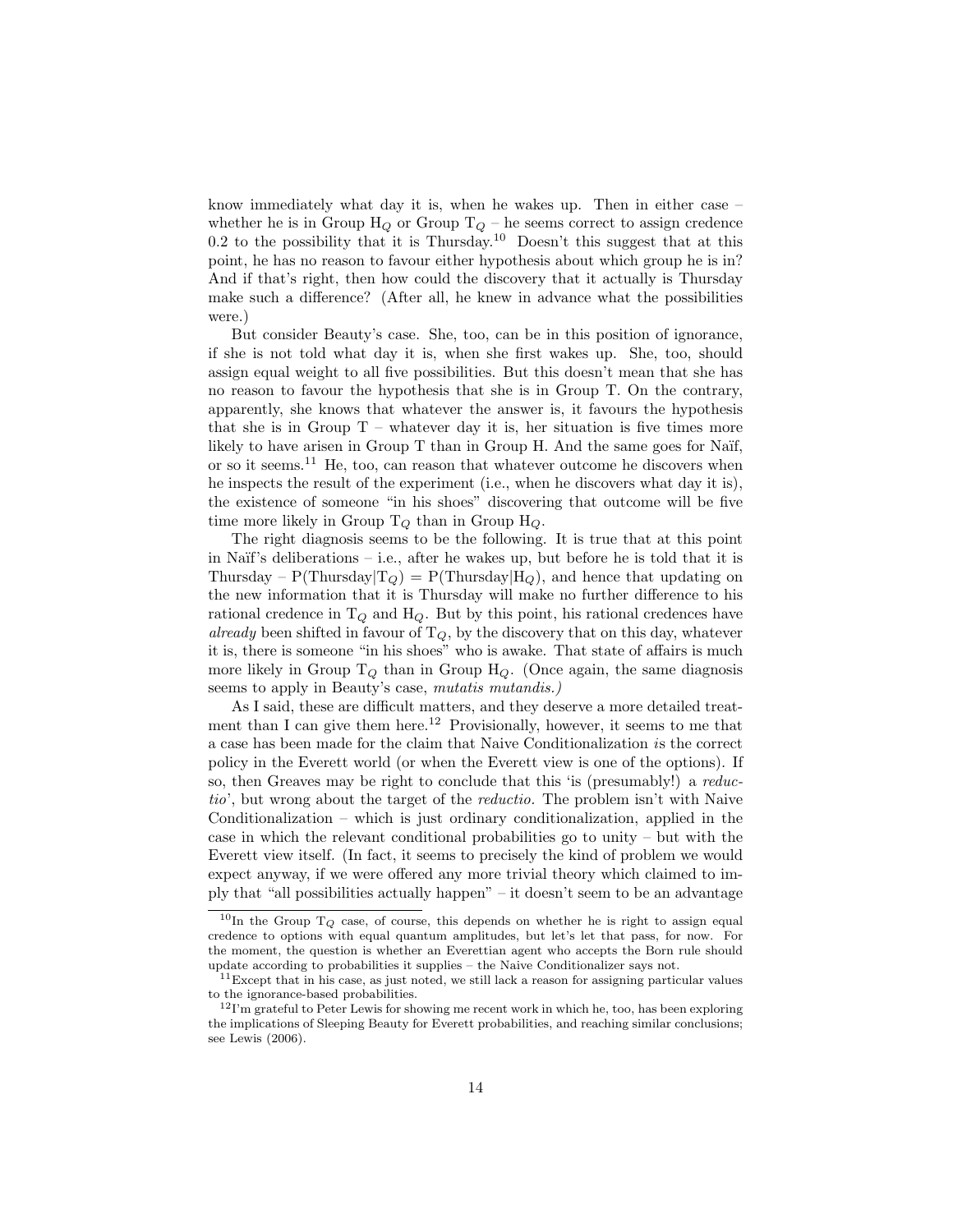of such a theory that anything confirms it!)

Perhaps it is too strong to describe this as a reductio of the Everett proposal.[13](#page-14-0) It may be more accurate to say that the upshot is only that the Everett view belongs to a class of theories that are inevitably "pathological" with respect to standard Bayesian confirmation. There's then room for argument about the significance of this fact.<sup>[14](#page-14-1)</sup> However, in case anyone is inclined to regard it as a mark in favour of the Everett view that it gets "confirmed" so easily, it is worth pointing out that the effect is independent of the Born probabilities. Hence it is no help at all with the problem raised in the previous section, of giving physical meaning to the state ascription.

#### 3.1.2 Second difficulty: epistemology depends on decision

The second difficulty with Greaves's proposal emerges in the light of the structure of the argument in this note. In effect, our first concern, in §2, offered a sceptical conclusion about decision-theoretic reasoning in an Everett world. We argued that from a decision-theoretic point of view, the Everett model provides no sense in which – if we do allow our decision probabilities (or caring measure) to be guided by the Born rule – we could think that one of a range of initial states was any better than another, as the input to the Born rule. A sceptic in the grip of this conclusion lacks any sense of what it means for a particular choice of betting quotients to be "right", or "appropriate", over and above the minimal consistency constraints required for coherence.<sup>[15](#page-14-2)</sup>

The hope was to alleviate the sceptic's decision-theoretic nihilism by appealing to the epistemology of the Everett interpretation. By Greaves's path, however, the relevant epistemology depends squarely on the decision theory. The defence of conditionalization depends on a Dutch Book argument, just as it does in the classical case; but the Dutch Book argument cannot get off the ground, unless the agent concerned can be assumed to have betting quotients. It is not clear that that's true, of our Sceptic.

Thus the structure of the second difficulty for Greaves's proposal is as follows: in the present context, we need to make sense of the epistemology of the Everett view, to provide a necessary foundation for its decision theory. But Greaves's route to the epistemology depends on a decision-theoretic argument. Hence it seems inadmissable, as a solution to the sceptical difficulty identified in §2.

<span id="page-14-0"></span><sup>13</sup>Even if one agrees that Naive Conditionalization is the right policy, given the Everett view.

<span id="page-14-1"></span><sup>14</sup>Compare the conclusion that a particular theory is unfalsifiable, in a Popperian sense. Few people would regard this as an epistemological virtue, but it isn't usually thought to be a reductio, as such.

<span id="page-14-2"></span><sup>&</sup>lt;sup>15</sup>Note that such a sceptic is not the same character as our Heretic from  $\S$ 2, who follows an alternative to the Born rule. Heretic thinks that the Born rule is wrong, and proposes an alternative. Sceptic – moved, perhaps, by consideration of Heretic's case – claims to lack any sense of what it means for the Born rule to be "right" or "wrong".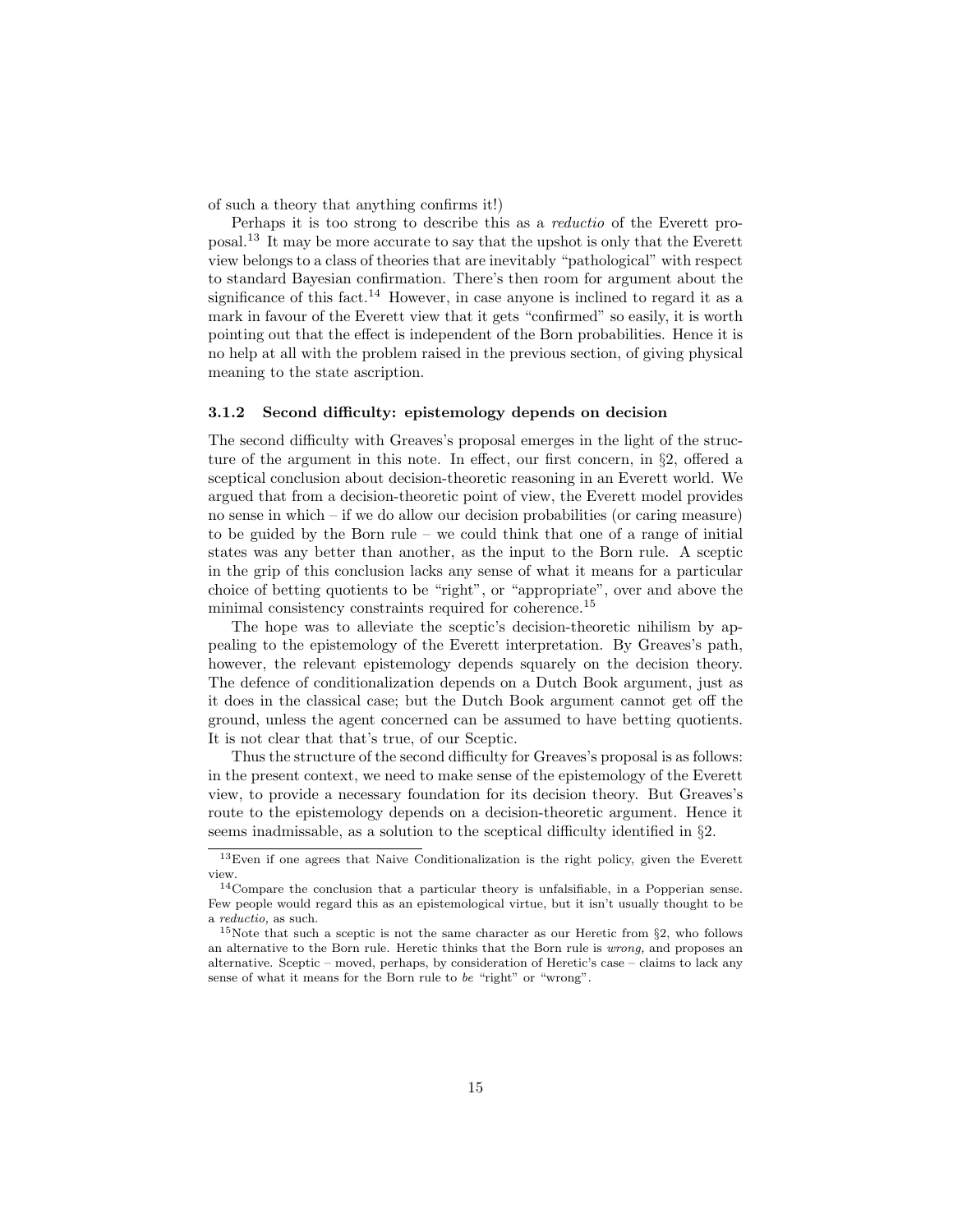# 4 Conclusion

The two concerns above are related, apparently, because both stem from the feature that Wallace identifies as the source of the unique power of the appeal to symmetry in the Everett case, viz., that there is no unique outcome to spoil the symmetry. In both cases, the objection is that in the absence of frequencies, that feature inevitably severs the link between weights and outcomes, and puts all of a wide class of assignments of weights on a par (predictively, for the purposes of action, in the first case; and retrodictively, for the purpose of epistemology and confirmation, in the second).

To give the penultimate word to Greaves herself,

the worry is this: it may be that if  $\ldots$  we decide to understand quantum mechanics along Everettian lines, . . . we lose the empirical reason we had for believing quantum mechanics in the first place. (2004, §2.2)

I've argued that this worry is more serious than Wallace and Greaves realise. In the version of Everett to which they both subscribe, in which there are no helpful facts about relative frequencies of branches, the internal symmetries of quantum mechanics generate a fatal indeterminacy. The central ontological fact of the Everett world, viz., the identity of the quantum state itself, seems to lose practical and empirical significance, within wide margins.[16](#page-15-0)

## References

Arntzenius. F. (2003). Some problems for conditionalization and reflection. Journal of Philosophy 100, 356–370.

Barnum, H. (1990). The many-worlds interpretation of quantum mechanics: psychological versus physical bases for the multiplicity of "worlds". Available online at [http://philsci-archive.pitt.edu/archive/00002647/.](http://philsci-archive.pitt.edu/archive/00002647/)

Barnum, H., C. M. Caves, J. Finkelstein, C. A. Fuchs, and R. Schack (2000). Quantum Probability from Decision Theory? Proceedings of the Royal Society of London  $A/456$ , 1175–1182. Available online at [http://www.arXiv.org/abs/quant](http://www.arXiv.org/abs/quant-ph/9907024)[ph/9907024.](http://www.arXiv.org/abs/quant-ph/9907024)

Deutsch, D. (1999). Quantum Theory of Probability and Decisions. Proceedings of the Royal Society of London A455, 3129–3137. Available online at [http://www.arxiv.org/abs/quant-ph/9906015.](http://www.arxiv.org/abs/quant-ph/9906015)

Dorr, C. (2002). Sleeping Beauty: in defence of Elga. Analysis 62, 292–296.

<span id="page-15-0"></span><sup>16</sup>I am much indebted to Guido Bacciagaluppi, Howard Barnum, Adam Elga, Jenann Ismael, Chris Fuchs and Peter Lewis, and especially to Hilary Greaves herself, for many helpful comments on previous versions of this note. I am also grateful to the Australian Research Council and the University of Sydney, for research support.